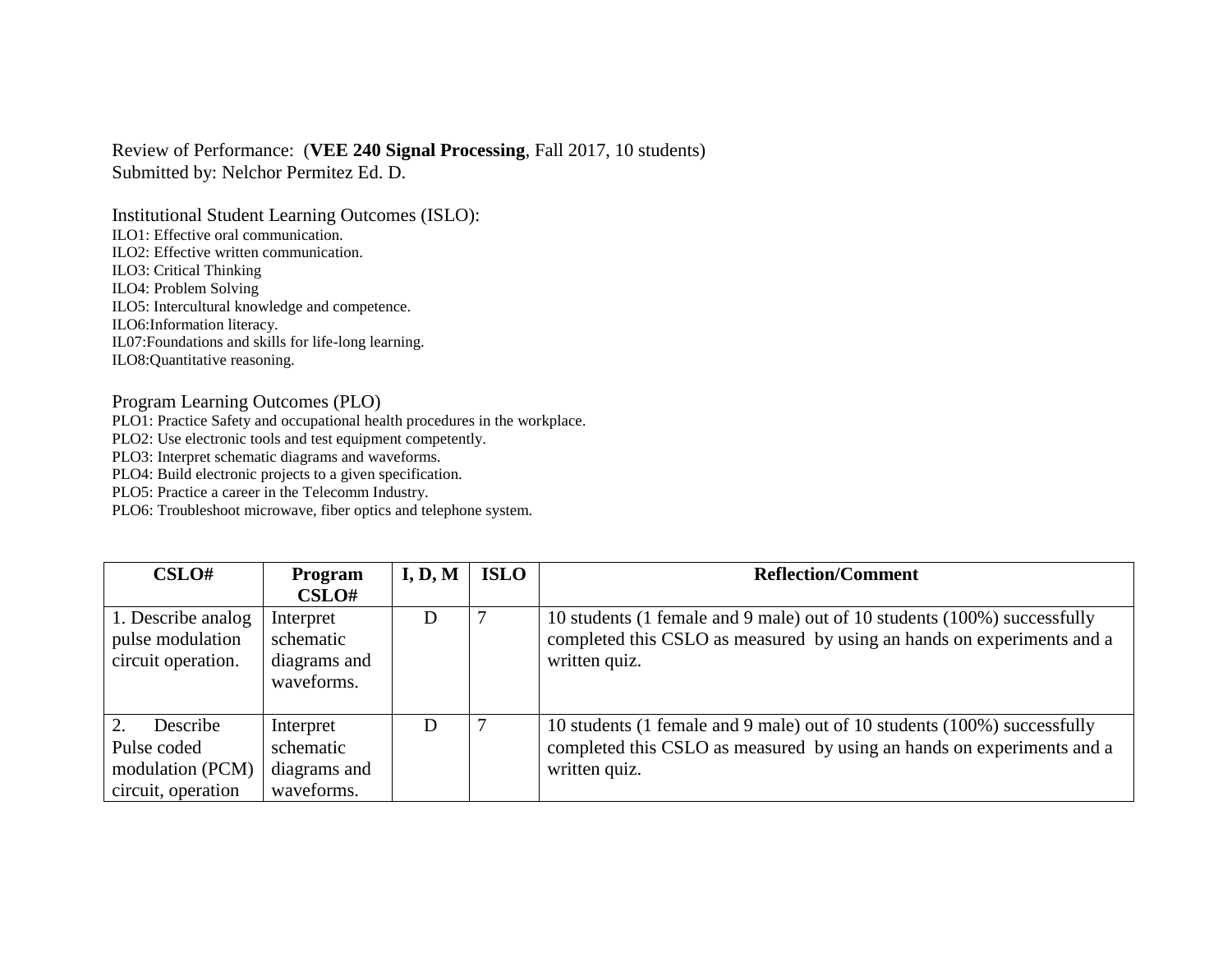| and<br>troubleshooting<br>PCM circuit.                                                                                      |                                                          |   |                |                                                                                                                                                                     |
|-----------------------------------------------------------------------------------------------------------------------------|----------------------------------------------------------|---|----------------|---------------------------------------------------------------------------------------------------------------------------------------------------------------------|
| 3. Describe Delta<br>modulation (DM)<br>circuit, operation ar<br>troubleshoot DM<br>circuit.                                | Interpret<br>schematic<br>diagrams and<br>waveforms.     | M | $\overline{7}$ | 10 students (1 female and 9 male) out of 10 students (100%) successfully<br>completed this CSLO as measured by using an hands on experiments and a<br>written quiz. |
| Describe FSK<br>4:<br>(Frequency shift)<br>keying) circuit,<br>operation and<br>troubleshoot<br>FSK circuit                 | Interpret<br>schematic<br>diagrams and<br>waveforms.     | M | $\overline{7}$ | 10 students (1 female and 9 male) out of 10 students (100%) successfully<br>completed this CSLO as measured by using an hands on experiments and a<br>written quiz. |
| 5. Describe Phase<br>shift Keying (PSK)<br>circuit, operation<br>and<br>troubleshoot PSK<br>circuit.                        | Interpret<br>schematic<br>diagrams and<br>waveforms.     | M | $\overline{7}$ | 10 students (1 female and 9 male) out of 10 students (100%) successfully<br>completed this CSLO as measured by using an hands on experiments and a<br>written quiz. |
| Describe<br>6.<br>analyze Time and<br>Frequency division<br>multiplexing<br>circuit<br>operation<br>and<br>troubleshooting. | and Interpret<br>schematic<br>diagrams and<br>waveforms. | M | $\overline{7}$ | 10 students (1 female and 9 male) out of 10 students (100%) successfully<br>completed this CSLO as measured by using an hands on experiments and a<br>written quiz. |